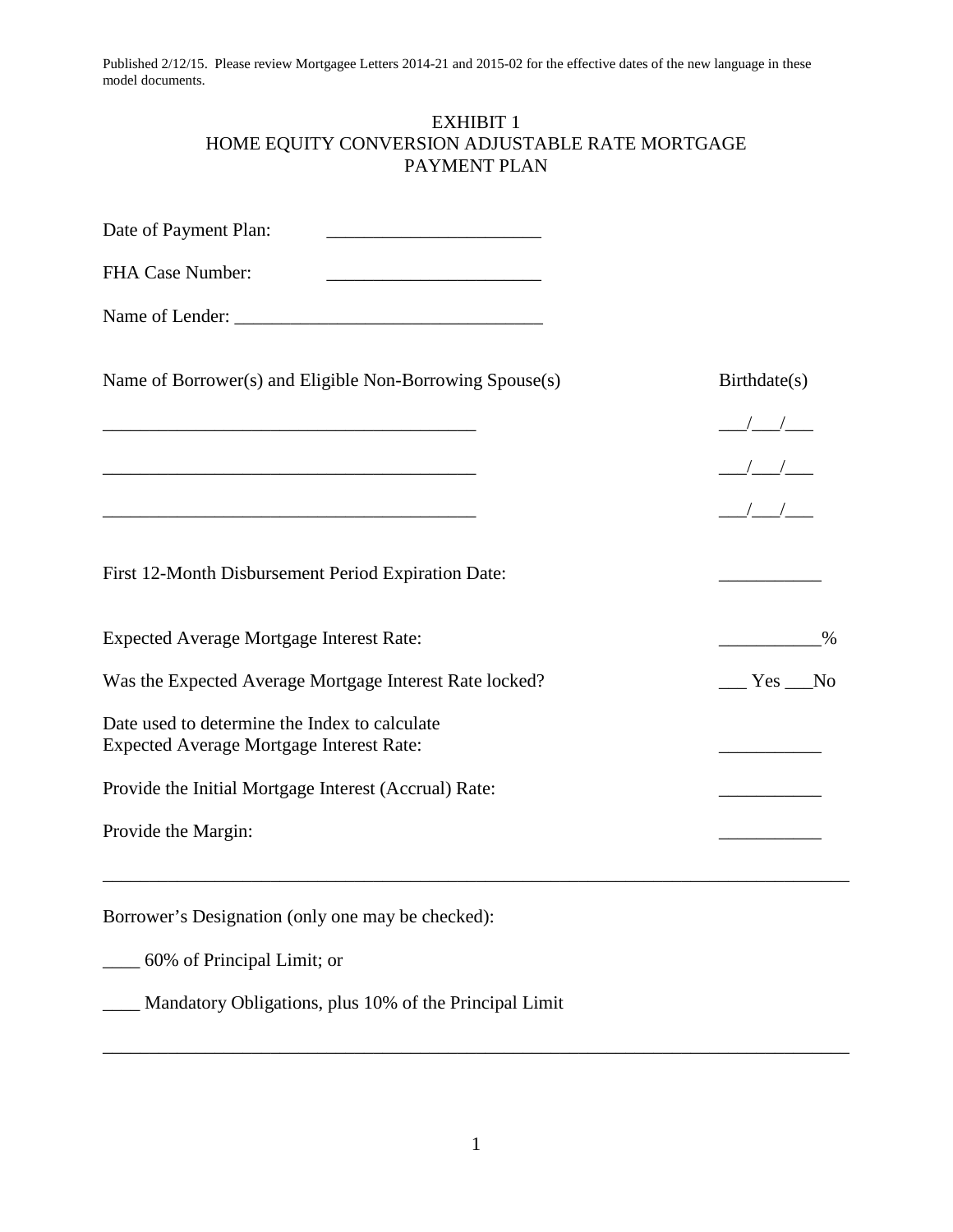Initial Mortgage Proceeds Available at Closing:

| 1. Principal Limit<br>10% of PL<br>\$<br>50% of PL<br>\$<br>60% of PL<br>\$                                                                                                                                                          | \$ |
|--------------------------------------------------------------------------------------------------------------------------------------------------------------------------------------------------------------------------------------|----|
| 2. Additional 10% of Principal Limit Usage:                                                                                                                                                                                          |    |
| 3. Initial Disbursement Limit                                                                                                                                                                                                        | \$ |
| Deductions:                                                                                                                                                                                                                          |    |
| 4. Initial MIP                                                                                                                                                                                                                       | \$ |
| 5. Other Closing Costs                                                                                                                                                                                                               | \$ |
| 6. Discharge of Liens                                                                                                                                                                                                                | \$ |
| 7. Contract Sales Price                                                                                                                                                                                                              | \$ |
| 8. Repair Set Aside                                                                                                                                                                                                                  | \$ |
| 9. First Year Property Charge Set Aside Disbursements                                                                                                                                                                                | \$ |
| 10. First Year Life Expectancy Set-Aside Disbursements                                                                                                                                                                               | \$ |
| 11. Mandatory Obligations Total (Lines 4+5+6+7+8+9+10)                                                                                                                                                                               | \$ |
| 12. Servicing Fee Set Aside                                                                                                                                                                                                          | \$ |
| 13. Net Life Expectancy Set-Aside or Amount withheld under Voluntary<br>Election §206.205<br>Check One:<br>__ Required Fully-Funded __ Required Partially-Funded<br>__ Voluntary Fully-Funded __ Voluntary Election §206.205<br>None | \$ |
| 14. Initial Loan Advance to Borrower                                                                                                                                                                                                 | \$ |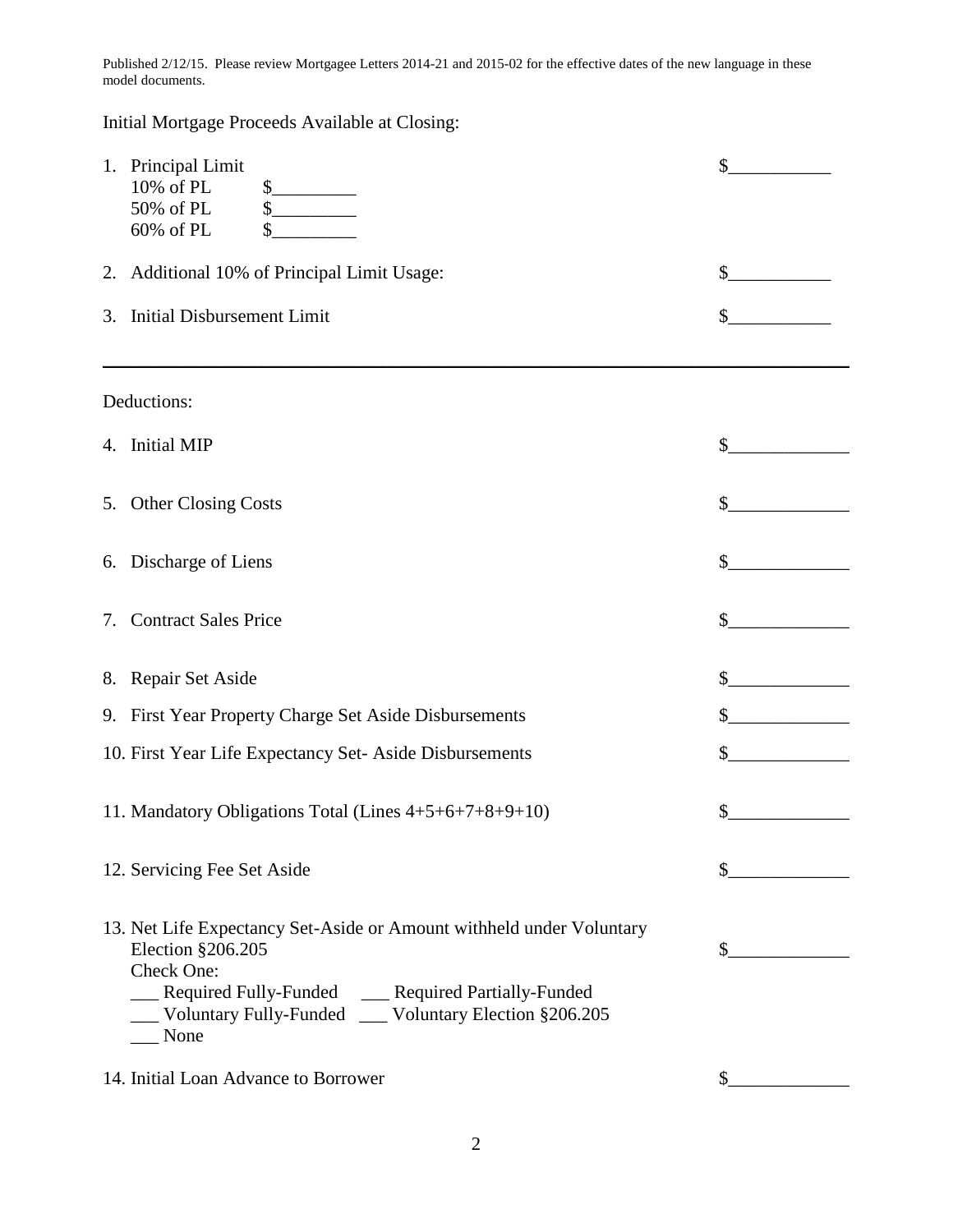| 15. Cash from Borrower                                                       | $($ \$ |
|------------------------------------------------------------------------------|--------|
| 16. Cash from Lender                                                         | \$     |
| 17. Total Deductions $[(\text{Lines } 11+12+13+14) - (\text{Lines } 15+16)]$ | \$     |
| Post Closing First Year Funds:                                               |        |
| 18. Net Initial Disbursement Limit<br>[Lines $3 - 11 - 14 + 15 + 16$ ]       | \$     |
| Estimated Funds Upon Expiration of First 12-Month Disbursement Period:       |        |
| 19. Net Principal Limit (Lines 1 - 3 - 12 - 13)                              | \$     |
| Designation of Funds:                                                        |        |
| 20. Amount available for Line of Credit                                      | \$     |
| 21. Outstanding Balance                                                      |        |
| 22. Amount available for Monthly Payments                                    | \$     |
| Scheduled Payments (only one – term or tenure):                              |        |
| 23. Term (Remaining) Trs. Mos.                                               |        |
| 24. Tenure                                                                   |        |
| 25. Monthly Payment (Total)                                                  | \$     |
| 26. Monthly Withholding (T & I)                                              | \$     |
| 27. Net Monthly Payment (Lines $25 - 26$ )                                   |        |

(For graduated monthly payments from a line of credit, see attached schedule.)

\_\_\_\_\_\_\_\_\_\_\_\_\_\_\_\_\_\_\_\_\_\_\_\_\_\_\_\_\_\_\_\_\_\_\_\_\_\_\_\_\_\_\_\_\_\_\_\_\_\_\_\_\_\_\_\_\_\_\_\_\_\_\_\_\_\_\_\_\_\_\_\_\_\_\_\_\_\_\_\_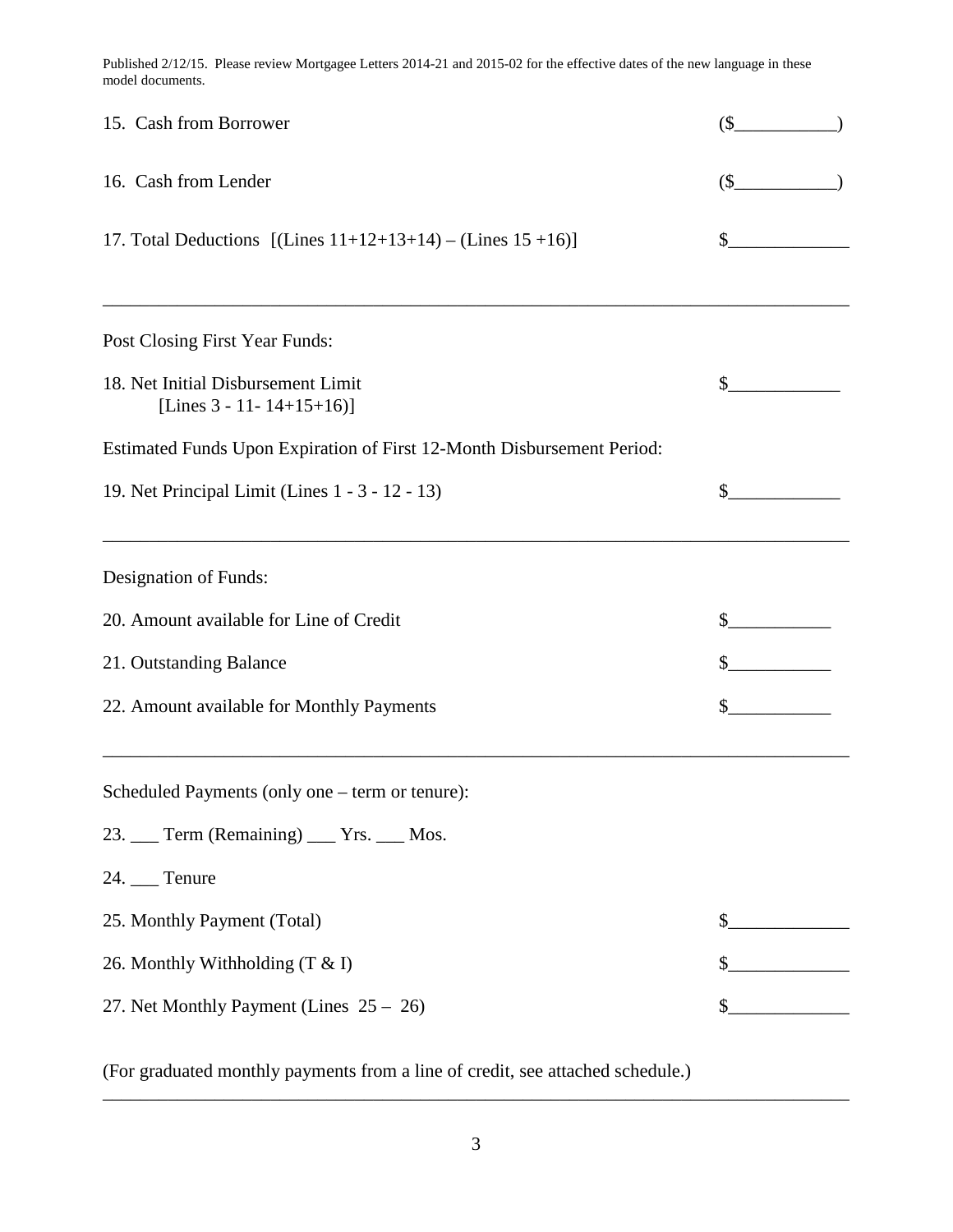By signing below, the Borrower(s) agree(s) that this document accurately describes the principal features of the current payment plan chosen by the Borrower(s).

\_\_\_\_\_\_\_\_\_\_\_\_\_\_\_\_\_\_\_\_\_\_\_\_\_\_\_\_\_\_\_\_\_\_\_ \_\_\_\_\_\_\_\_\_\_

\_\_\_\_\_\_\_\_\_\_\_\_\_\_\_\_\_\_\_\_\_\_\_\_\_\_\_\_\_\_\_\_\_\_\_ \_\_\_\_\_\_\_\_\_\_

Signature Date

Signature Date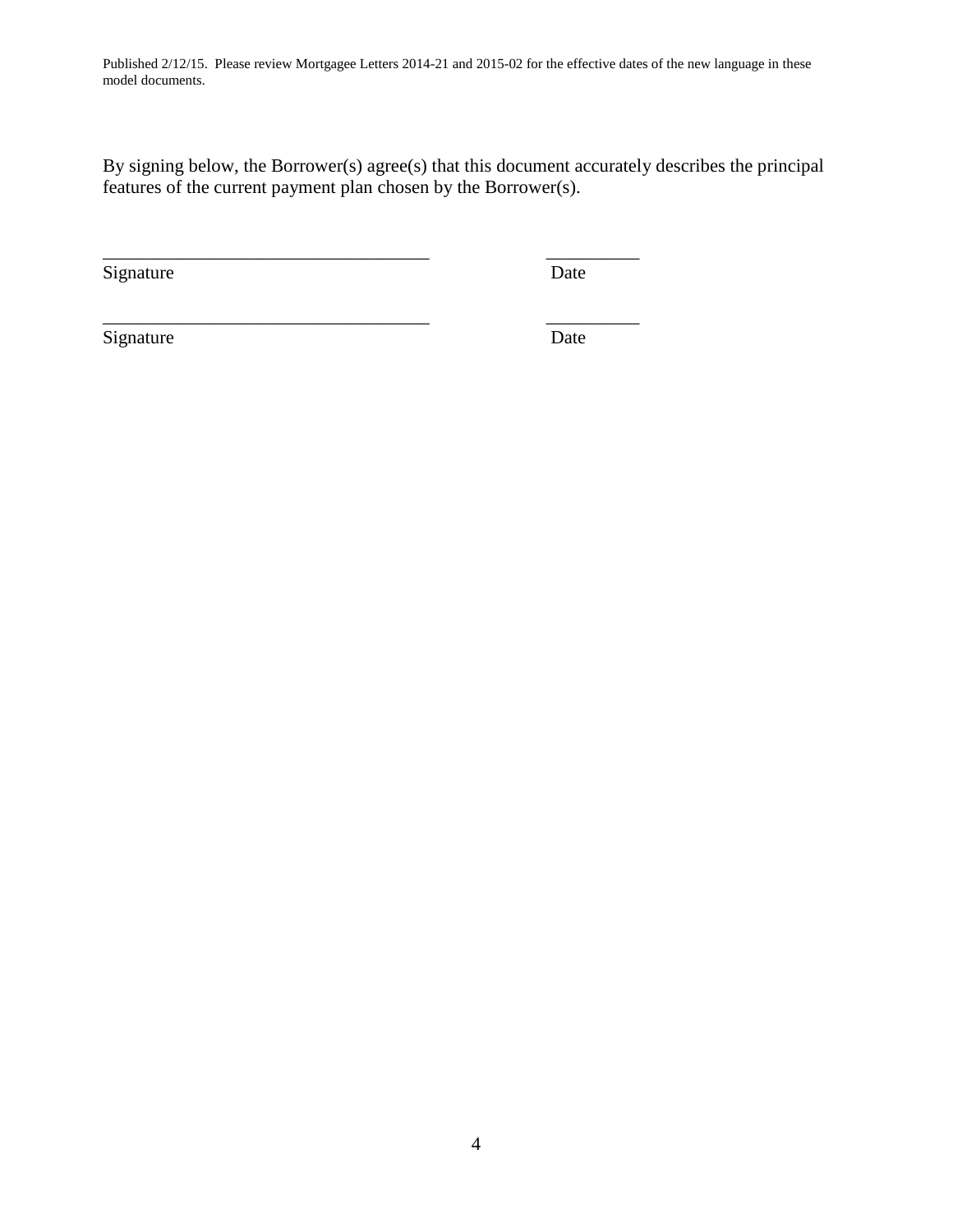## INSTRUCTIONS FOR COMPLETING THE BORROWER'S PAYMENT PLAN

\_\_\_\_\_\_\_\_\_\_\_\_\_\_\_\_\_\_\_\_\_\_\_\_\_\_\_\_\_\_\_\_\_\_\_\_\_\_\_\_\_\_\_\_\_\_\_\_\_\_\_\_\_\_\_\_\_\_\_\_\_\_\_\_\_\_\_\_\_\_\_\_\_\_\_

This form is to be completed at closing and whenever the borrower chooses a different payment option or has the payment plan re-calculated. This form, when completed at loan closing (closing), must be attached to the Loan Agreement.

Line 1. The borrower's current Principal Limit, calculated in accordance with FHA regulations and requirements, is entered on this line regardless of when the form is completed at closing or after closing.

Line 2. Enter the Additional 10% of Principal Limit Usage amount, calculated in accordance with FHA regulations and requirements, that the borrower chooses to receive during the First 12-Month Disbursement Period when Mandatory Obligations exceed 50% of the Principal Limit. This line is not applicable after the First 12-Month Disbursement Period ends and "N/A" may be entered on this line.

Line 3. The Initial Disbursement Limit, calculated in accordance with FHA regulations and requirements, is entered on this line only when this form is completed at closing. After closing, "N/A" may be entered on this line.

Line 4. The Initial MIP, is calculated in accordance with FHA regulations and requirements, is entered on this line only when this form is completed at closing.

Line 5. Enter the amount of Other Closing Costs financed into the mortgage that are not already listed, including delinquent Federal debts. After closing, "N/A" may be entered on this line as this line is not applicable after closing.

Line 6. The amount of any existing liens on the property, that meets FHA seasoning regulations and requirements, that will be paid-in-full at closing should be entered on this line. For HECM-to-HECM refinance transactions, existing HECM debt should be included on this line. Liens on the property that will be subordinated should not be entered on this line. After closing, "N/A" may be entered on this line as this line is not applicable after closing.

Line 7. Enter the amount of the contract sales price for purchase transactions. After closing, "N/A" may be entered as this line is not applicable after closing.

Line 8. The amount of funds necessary to pay for required repairs completed after closing should be entered on this line. The amount can be found on the Repair Rider to the Loan Agreement completed at closing. After closing, the line should have any funds remaining for required repairs that have not been completed.

Line 9. The amount of any funds necessary to pay for property charges to be assessed during the first year of the mortgage when borrower elects to have the lender pay such charges, that cannot be collected after the mortgage has closed, should be entered on this line.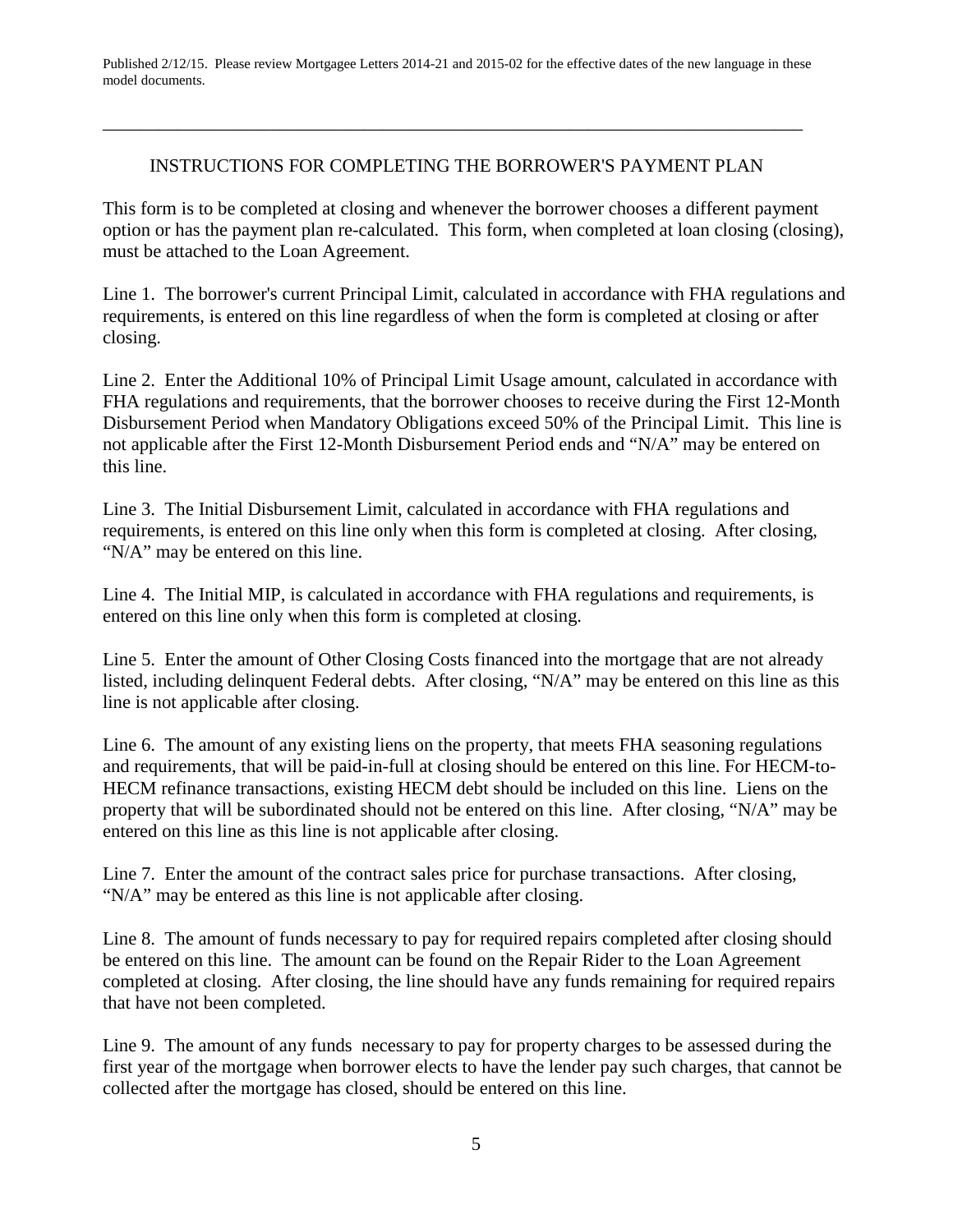Line 10. The amount of funds, calculated in accordance with FHA regulations and requirements, to be disbursed during the first year of the mortgage from the Life Expectancy Set Aside for the payment of real estate taxes and/or hazard and flood insurance premiums.

Line 11. The result of adding Lines 4 through 10 is entered on this line.

Line 12. The amount necessary to pay for servicing costs for the life of the mortgage should be entered on this line. This amount is set aside from the principal limit at closing and a fee is disbursed from these funds monthly to cover servicing costs. "N/A" may be entered when the servicing fee is included in the borrower's mortgage interest rate. After closing, the line should have any funds for servicing costs that will be paid for the remainder of the life of the mortgage.

Line 13. The result of subtracting Line 10 from the full amount of Life Expectancy Set Aside funds or Line 9 from the full amount withheld under Voluntary Election §206.205, calculated in accordance with FHA regulations and requirements, is entered on this line.

Line 14. This line should represent the amount of any initial loan advance made to the Borrower at closing. When filling out after closing, this line should represent the amount of any unscheduled payment accompanying a payment plan change.

Line 15. Enter the amount of personal funds the Borrower will bring to settlement to offset the Closing Cost charges or the amount needed to satisfy Liens against the property. An amount must be entered when the principal limit is exceeded or when the borrower volunteers to pay a portion of their closing costs from personal funds.

Line 16. Enter the amount the Lender will pay at loan closing towards the Borrower's Closing Cost charges. This line is not applicable to purchase transactions and "N/A" may be entered.

Line 17. The result of adding Lines 11 through 14, and subtracting the sum of Lines 15 and 16 is entered on this line.  $[(Lines 11+12+13+14) - (Lines 15+16)]$ 

Line 18. The result of Lines 3 - 11-14+15+16. The result is entered on this line and is the borrower's Net Initial Disbursement Limit that is available through any combination of line of credit payment or monthly payments during the remainder of the First 12-Month Disbursement Period. After the First 12-Month Disbursement Period "N/A" may be entered on this line.

Line 19. The result of Lines  $1 - 3 - 12 - 13$  is entered on this Line and is the Borrower's estimated Net Principal Limit that is available through any combination of line of credit payment or monthly payments upon the expiration of the First 12-Month Disbursement Period.

Line 20. This line represents the amount designated by the Borrower to be available as a line of credit during the First 12-Month Disbursement Period. This amount may not exceed Line 18, less any amount designated for either term or tenure payments, during the First 12-Month Disbursement Period and it may not exceed Line 19, less any amount designated for either term or tenure payments, afterwards.